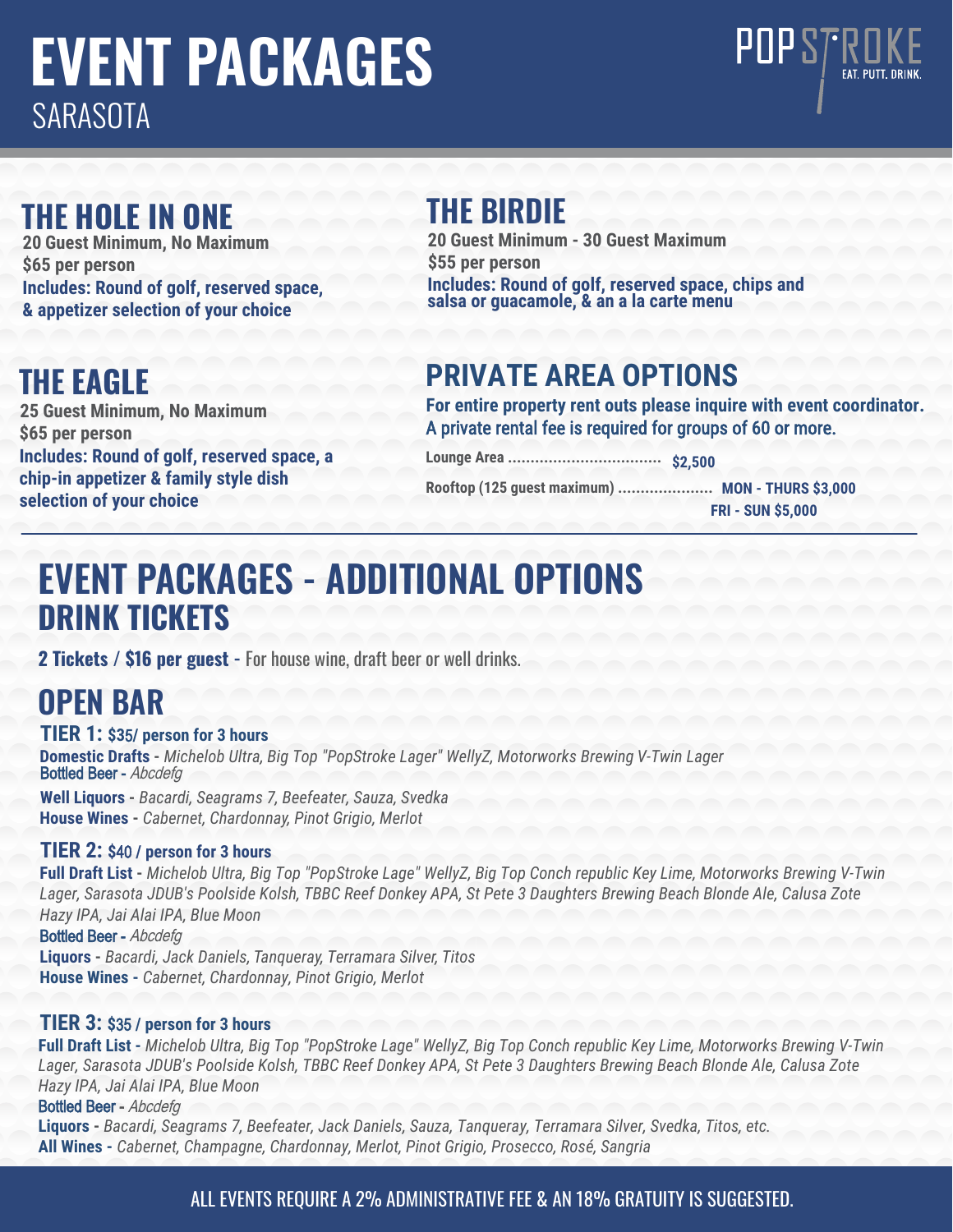# **EVENT PACKAGES SARASOTA**

# **HOLE IN ONE**

20 **Minimum**, No **Maximum \$65 per person Includes : Round of golf, reserved space, and appetizer selections of your choice**

# **APPETIZER SELECTIONS**

# **TIER ONE : Choose 1**

**Slider Bar -** Choice of Protein: *Beef, Chicken, Chef's Choice* **Mozzarella Sand Wedges -** *Fried mozzarella / marinara*  **Bruschetta -** *Confit tomatoes / onion / basil / balsamic glaze / garlic toast points* **Chips-Ins -** *Spinach Dip / Buffalo Chicken Dip / Guacamole / Crab Dip* **Veggie Tray -** *Assorted seasonal veggies* **Fruit Tray -** *Assorted seasonal fruits*

# **TIER TWO : Choose 1**

**Taco Bar -** Choice of Protein: *Mahi, Shrimp, Chicken, or Beef Corn tortillas / cabbage / pico / jalapenos / cheddar-jack blend cheese / cotija cheese / salsa / designated sauces*

POPSTROK

- **Eggrolls** Choice of: *Reuben or Bacon Mac n Cheese* Reuben Eggroll - *hand rolled corned beef / kraut / Swiss / spicy 1000 island dressing* Bacon Mac n Cheese - *hand rolled with our house mac n cheese / bacon / buffalo ranch*
- **Flatbreads** Choice of: *Margherita, BBQ Chicken, Truffle Mushroom, or Fresh Farm* Margherita - *Mozzarella / fire roasted tomatoes / basil EVOO* BBQ Chicken - *Grilled chicken / BBQ / bacon / cheddar jack / scallions* Truffle Mushroom - *Baby Bellas / sweet caramelized onion / mozzarella / truffle oil / micro greens* Farm Fresh - *Avocado / corn / confit pizzutello tomatoes / mozzarella / basil / garlic*

# **TIER THREE : Choose 1**

**Fried Calamari -** *Topped in Thai vinaigrette sauce* **Garlic Herb Buttered Mussels -** *White wine butter sauce / basil / roasted tomato / garlic toast points* **Burrata -** *Confit pizzutello tomatoes / balsamic glaze / basil / garlic toast points* **Charcuterie Board -** *Assorted meats / cheese / jam* **Shrimp Cocktail -** *Chilled shrimp / cocktail sauce* **Boneless Wings -** Choice of: *Mild, Hot, Garlic Parmesan, Sweet Thai, Mango Habenero, Asiain Sesame, Sweet Heat Served with Ranch or Blue Cheese*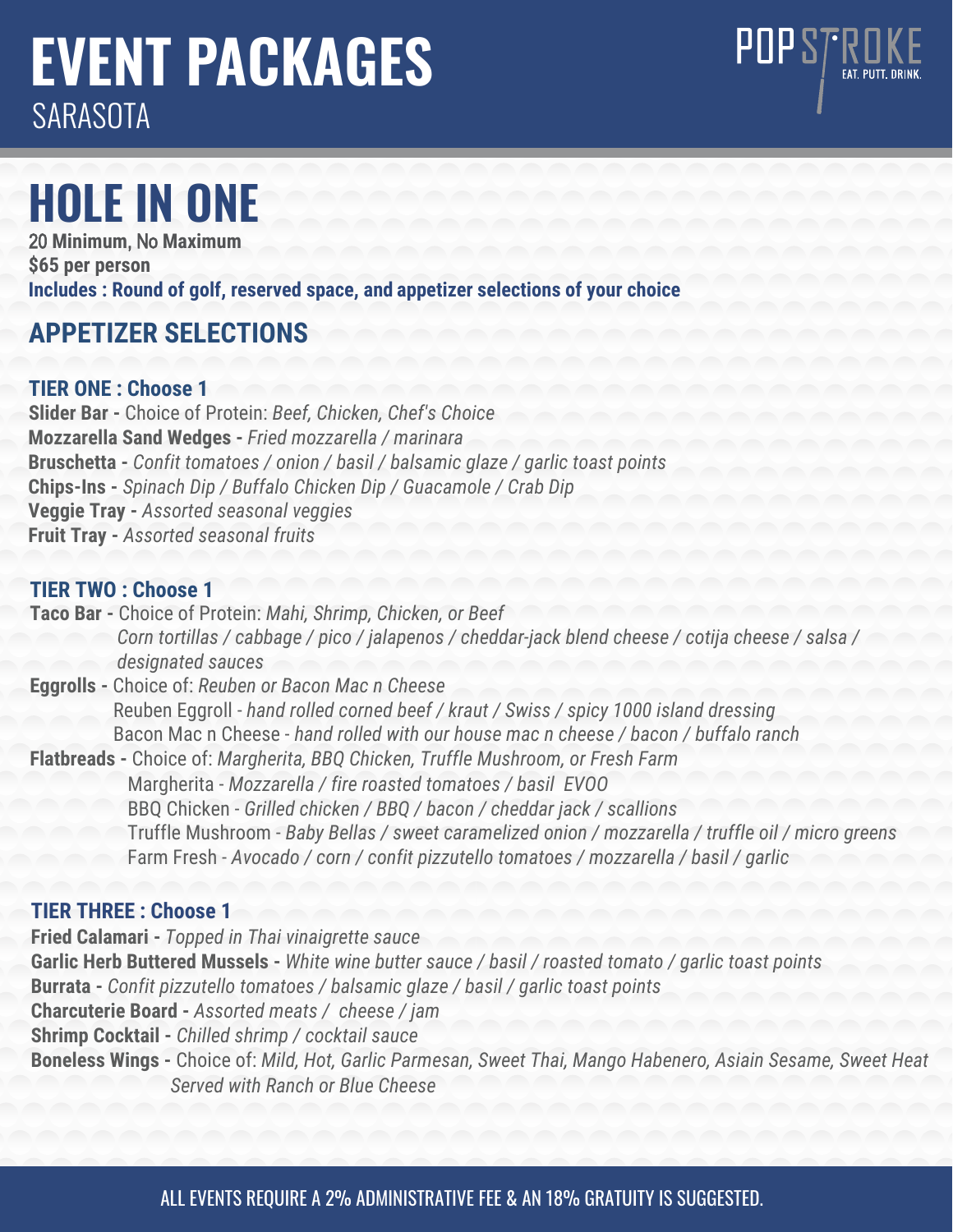# **EVENT PACKAGES SARASOTA**



20 **Guest Minimum -** 3**0 Guest Maximum \$55 per person Includes: Round of golf, reserved space, chips and salsa or guacamole, & an a la carte menu LIMITED MENU OPTIONS - Choose** 4

POPSTROKE

#### o **Bacon Kale Caesar**

**Choice of Protein:** Chicken, Mahi *Kale salad blend / bacon / parmesean* 

#### o **Gorgonzola Salad**

**Choice of Protein:** *Chicken, Mahi Romaine / tomatoes / onions / gorgonzola / balsamic vinaigrette*

### o **PopStroke Crispy Chicken Sandwich**

Hand-breaded chicken / pickles / *sweet heat / toasted brioche*

#### o **Smash Burger**

*Special house blend patty / American / bacon jam / burger sauce / potato roll*

### o **Black Bean Veggie Burger**

Black beans / quinoa / roasted corn / mushrooms / cilantro */ toasted brioche*

# o Traditional **Wings**

**Flavors:** Mild, hot, garlic *parmesan*, sweet *T*hai, mango habanero, *A*sian sesame, *sweet heat* **Served with:** *R*anch*, Bleu Cheese*

### o **Choice of Flatbread** - Choose One

**Margherita:** *Mozzarella cheese / fire roasted tomatoes / basil / EVOO* **BBQ Chicken:** *Grilled chicken / BBQ / bacon / cheddar jack / scallions*

**Truffle Mushroom:** *Baby Bellas / sweet caramelized onion / mozzarella / truffle oil / micro greens* **Farm Fresh:** *Avocado / corn / confit pizzutello tomatoes / mozzarella / basil / garlic butter*

For an additional \$5/ guest, premium options are available: Salmon / Churrasco / Mediterranean Chicken

# ALL EVENTS REQUIRE A 2% ADMINISTRATIVE FEE & AN 18% GRATUITY IS SUGGESTED.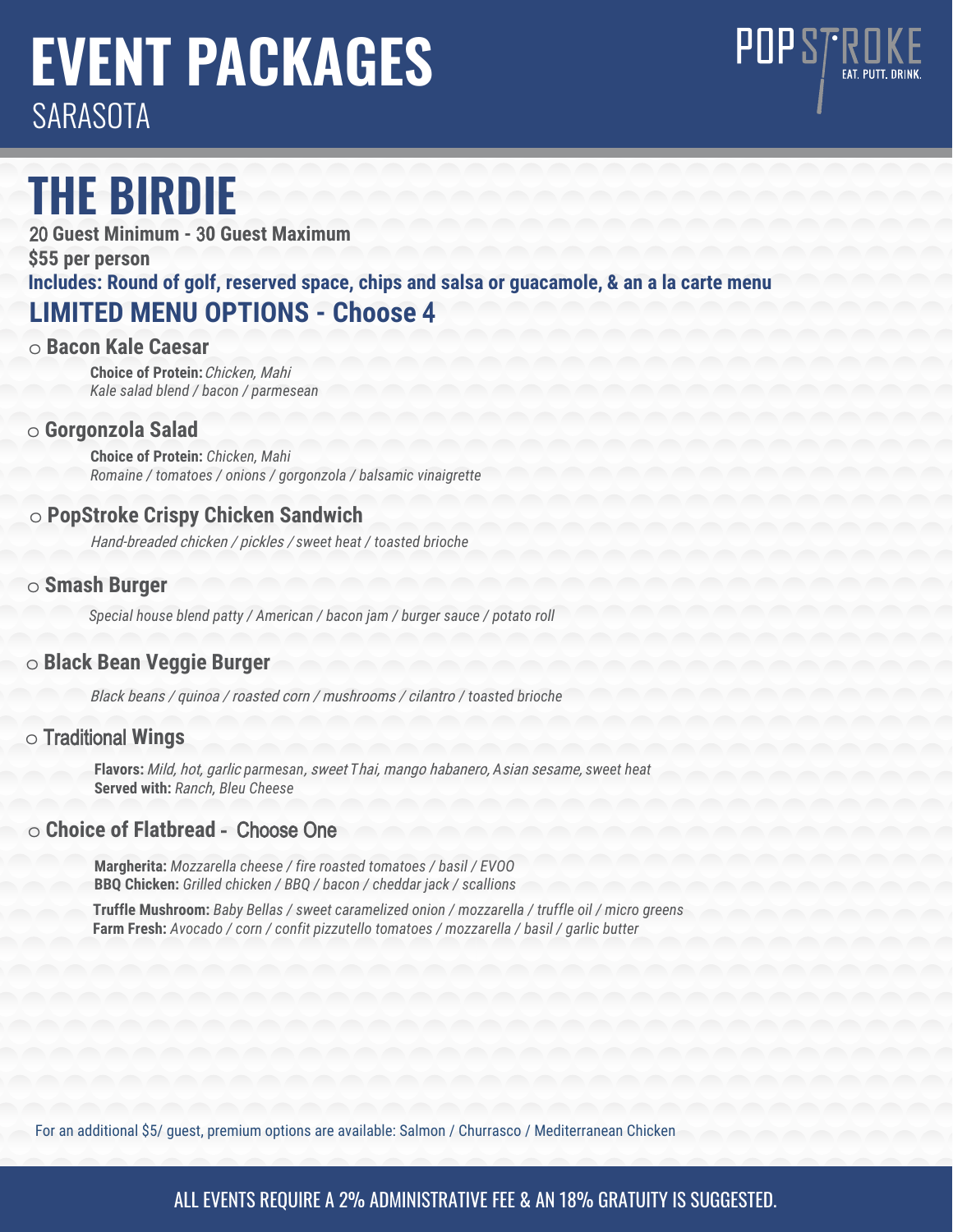

# **THE EAGLE**

**25 Guest Minimum, No Maximum \$65 per person Includes: Round of golf, reserved space, a chip-in appetizer, and a limited menu served family style**

# **FAMILY STYLE SELECTIONS**

**CHIP IN: Choose 1 Spinach Dip Guacamole Buffalo Chicken Dip Crab Dip** 

# **SALAD: Choose 1**

**Bacon Kale Caesar-** *Choice of Protein: Chicken, Mahi Kale salad blend / bacon / parmesean* **Gorgonzola -** Choice of Protein: *Chicken, Mahi, Ground Beef Romaine / tomatoes / onion / gorgonzola / balsamic vinaigrette* **Pasta Salad -** *Tomatoes / green onion / red onion fresh herbs / house balsamic vinaigrette*

# **ENTREE: Choose 1**

**Slider Bar-** Choice of Protein: *Beef, Chicken, Chef's Choice* **Taco Bar -** Choice of Protein: *Mahi, Shrimp, Chicken, or Beef Corn tortillas / cabbage / pico / jalapenos / cheddar-jack blend cheese / cotija cheese / salsa / designated sauces* **The Clubhouse -** *Sliced turkey / lettuce / tomato / bacon garlic mayo / garlic Texas toast*  **Baked Mac n Cheese -** *Cavatappi pasta / 4 cheese blended sauce / butter baked bread crumbs* **Baked Ziti -** *Cavatappi pasta / house blend meat sauce / mozzarella / served with garlic bread* **BBQ Meatballs -** *Bite sized meatballs / house bbq sauce / served with garlic bread* 

### **SIDES: Choose 2**

**Hand-cut Fries Corn on the Cob Cole Slaw Black Beans and Rice Fruit Platter Veggie Platter**